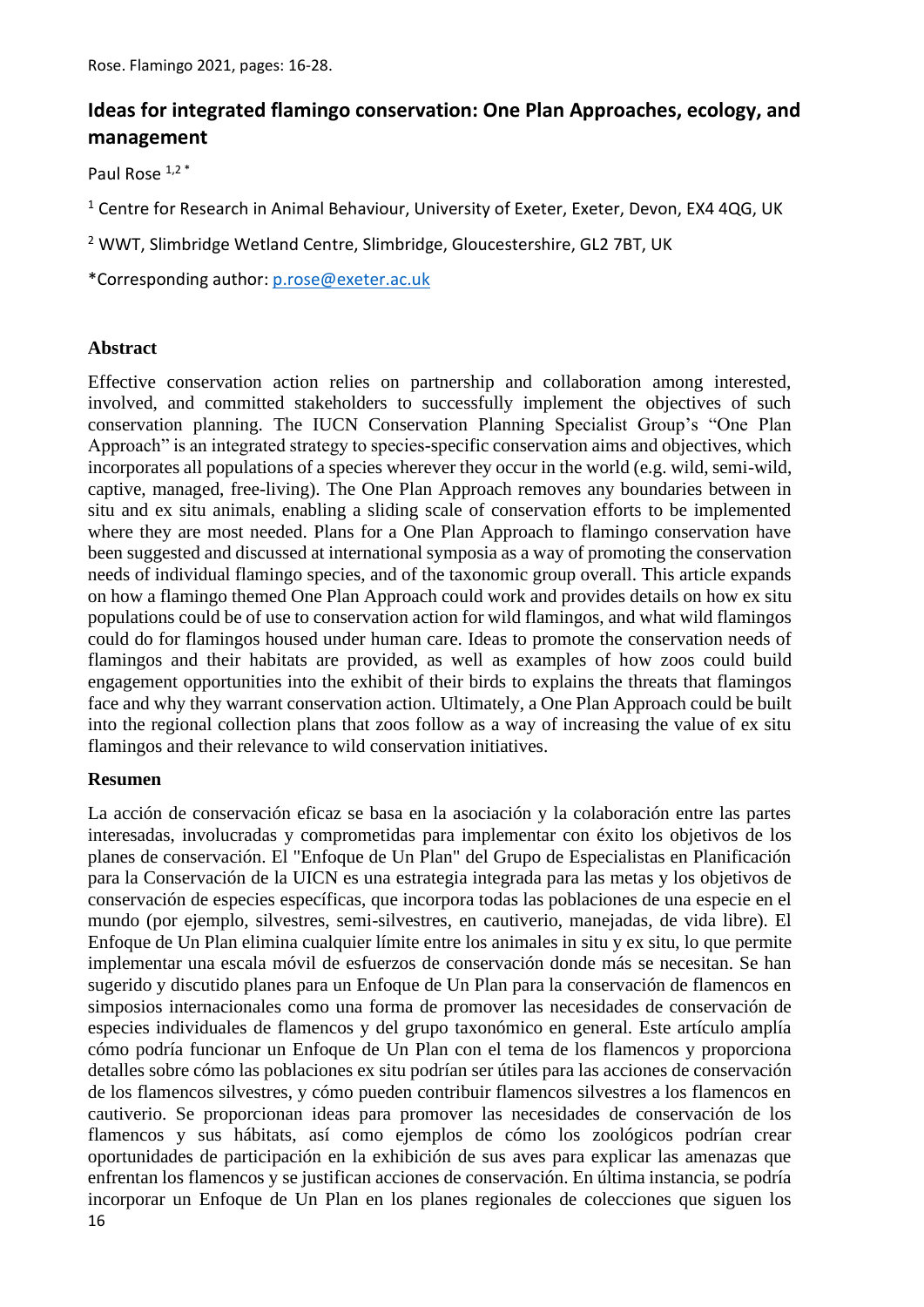zoológicos como una forma de aumentar el valor de los flamencos ex situ y su relevancia para las iniciativas de conservación de la naturaleza.

# **Résumé**

Une action de conservation efficace repose sur le partenariat et la collaboration entre les parties prenantes intéressées, impliquées et engagées pour mettre en œuvre avec succès les objectifs d'une telle planification de la conservation. L'« Approche Plan unique » du Groupe des spécialistes de la planification de la conservation de l'UICN est une stratégie intégrée pour des buts et objectifs de conservation spécifiques aux espèces, qui intègre toutes les populations d'une espèce où qu'elles soient présentes dans le monde (par exemple, sauvage, semi-sauvage, captive, gérée, libre -vie). L'approche Plan unique supprime toutes les frontières entre les animaux in situ et ex situ, permettant la mise en œuvre d'efforts de conservation adaptés et calibrés proportionnellement aux nécessités les plus urgentes. Des plans pour une approche unique de la conservation des flamants ont été suggérés et discutés lors de précédents colloques internationaux comme moyen de promotion des besoins de conservation des flamants et du groupe taxonomique dans son ensemble. Cet article explique comment une approche Plan unique sur le thème des flamants pourrait fonctionner et fournit des détails sur la façon dont les populations ex situ pourraient être utiles aux actions de conservation des flamants sauvages, et ce que les flamants sauvages pourraient faire pour les flamants hébergés par nos soins. Des idées pour promouvoir les besoins de conservation des flamants et de leurs habitats sont présentées, ainsi que des exemples de la façon dont les établissements zoologiques pourraient intégrer des opportunités d'engagement dans l'exposition de leurs oiseaux pour expliquer les menaces auxquelles les flamants sont confrontés et pourquoi ils méritent une action de conservation. En fin de compte, une approche Plan unique pourrait être intégrée aux plans de collecte régionaux que les établissements zoologiques suivent afin d'augmenter la valeur des flamants ex situ et leur pertinence pour les initiatives de conservation dans la nature.

**-----------------------------------------------------------------------------------------------------------------------------------**

#### **Introduction**

Flamingos are ubiquitous in zoological collections worldwide, with a total population in Zoological Information Management System (ZIMS) zoos of around 22,370 birds (ZIMS, 2021). Similarly, information from the IUCN (International Union for the Conservation of Nature) Red List suggests a total global population across all six flamingo species of approximately 4.7 million birds (IUCN, 2021). In spite of these large population numbers, flamingos are of conservation concern and three of the six species have projected declining population trends (BirdLife International, 2016, 2018, 2020). Numbers of some flamingo species are increasing in captivity, for example rising populations of greater *(Phoenicopterus roseus)*, Caribbean *(P. ruber)* and Chilean *(P. chilensis)*- see captive population statistics in Flamingo 2020 (Rose, 2020) compared to those published in this edition, Flamingo 2021- and this provides support for *ex situ* conservation efforts. Research outputs on ex situ flamingo populations have also grown in the period from 2009 to 2018 (Rose et al., 2019) showing that zoo-housed flamingos are useful to pure and applied scientific research questions, helping to answer questions relating to conservation needs and actions.

The skills and knowledge of flamingo keepers and flamingo population managers is also helpful to *in situ* conservation efforts, as information on flamingo populations under human care can be translated into field-based conservation action planning (Rose, 2021). Likewise, the expertise of field ecologists and ornithologists studying wild populations of flamingos is essential to the development and evolution of husbandry and management strategies for flamingos in zoological establishments (Mooney, 2021). Even those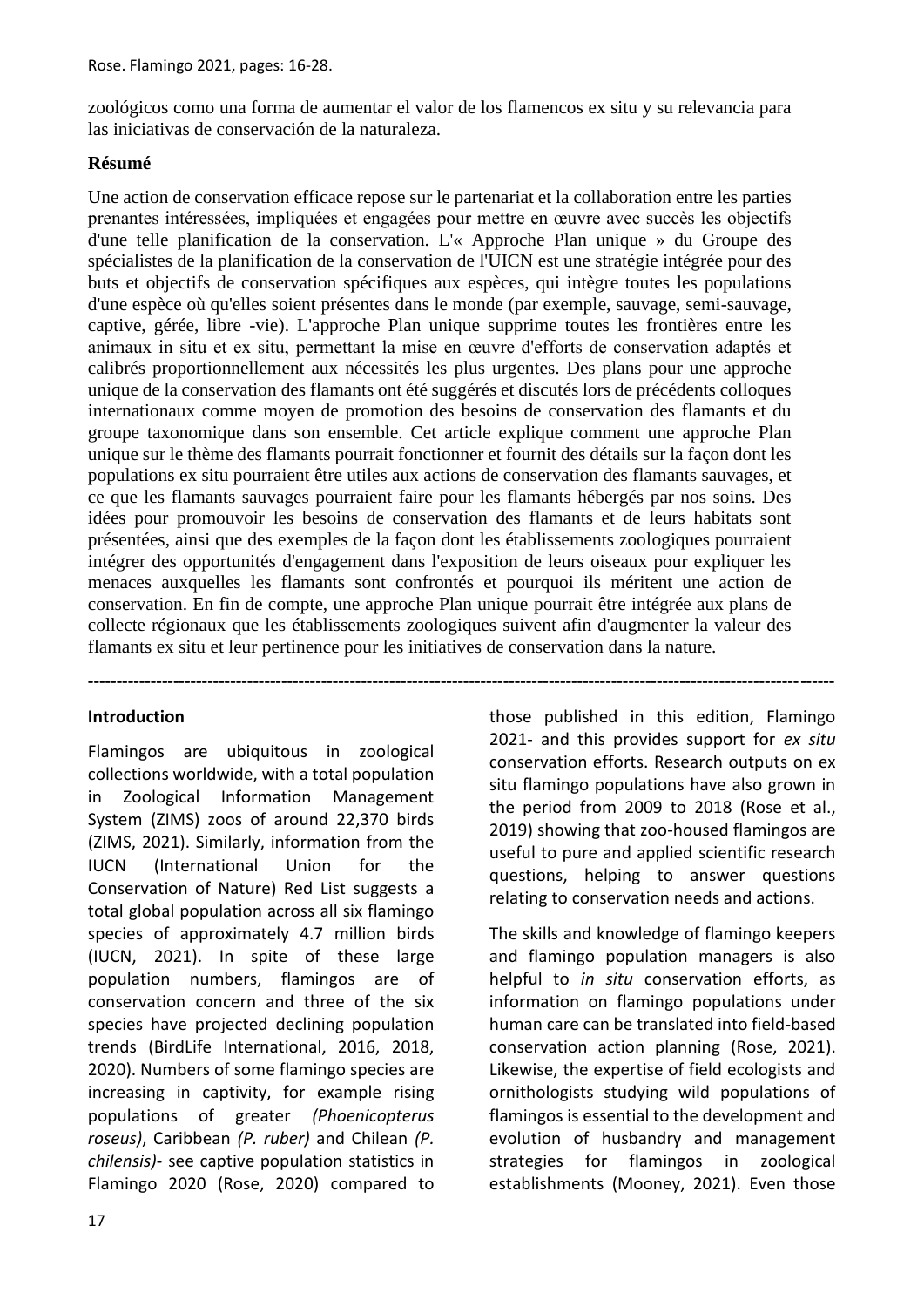more specialised and/or unfamiliar-in-the-zoo species such as the lesser *(Phoeniconaias minor)*, Andean *(Phoenicoparrus andinus)* and puna *(P. jamesi)* flamingos, conservation actions (such as education or advocacy) can incorporate these flamingos too. This two way flow (and usage) of information from the zoo to the wild and vice versa is the bedrock of the IUCN Conservation Planning Specialist Group (CPSG) One Plan Approach to conservation (Byers et al., 2013). As stated by the CPSG, *"The One Plan approach to species conservation is the development of management strategies and conservation actions by all responsible parties for all populations of a species, whether inside or outside their natural range"* (Conservation Planning Specialist Group, 2021). As such, this article evaluates the feasibility of a One Plan Approach for the flamingos (collectively) and suggests ways that wild birds can add conservation value to zoo birds, as well as how zoo birds can be important to those individuals out in the wild.

# **A One Plan Approach for flamingos?**

In 2014, a meeting of flamingo experts who work with both wild and captive birds was held in San Diego, USA as the third International Flamingo Symposium (WWT Flamingo Diary, 2014). One of the themes discussed at this meeting was a One Plan Approach to flamingo conservation (specifically focussing on the lesser flamingo). The wealth of knowledge in the community of flamingo experts, evidenced by the membership of the IUCN Flamingo Specialist Group, suggests that a One Plan Approach for specific flamingo species could bring big gains to conservation efforts and engagement with conservation needs. A particularly strong area to build on under the One Plan umbrella would be linking flamingos housed under human care with those out in the wild (and the needs of these birds and their habitats).

Flamingos housed under human care are excellent resources to use for effective support of the key aims of the modern zooconservation, education, engagement and research (Rose, 2018). The large population of captive flamingos means they are frequently seen in animal collections and therefore accessible to many people visiting such institutions. This combined with their popularity with the public (Carr, 2016) appeal in marketing, advertising and on accessible engagement platforms, e.g. social media sites (Irvine & Arluke, 2017; Kight, 2015) means that flamingos can capture an audience's attention and tell conservation-themed stories in an interesting and engaging manner. Linking together captive populations with the management and conservation needs of wild flamingos can provide added value to those individuals with human care, even if the flamingo species housed by the zoo is different to those species of conservation concern out in the wild.

Integrated One Plan conservation approaches build relationships between all stakeholders invested in the management of species or taxonomic groups. Such an approach and can provide ex situ facilities with useful information on how to support wild populations, how to raise awareness and be meaningful in educational messaging and in decisions made around species collection planning and how to ensure population sustainability (Traylor-Holzer et al., 2019). Using the One Plan Approach within regional collection planning can inform decisions about which species to house and why, enabling resources that are important to the maintenance of sustainable populations with actual conservation potential to be used more effectively. Traylor-Holzer et al. (2019) provide clear examples of how collection planning and One Plan Approaches can be used concurrently to support the role the zoohoused animals as insurance populations, as educational tools or as subjects of conservation-focussed research.

For example, zoo managers and curators can understand how flamingos may respond to the presence of visitors by digesting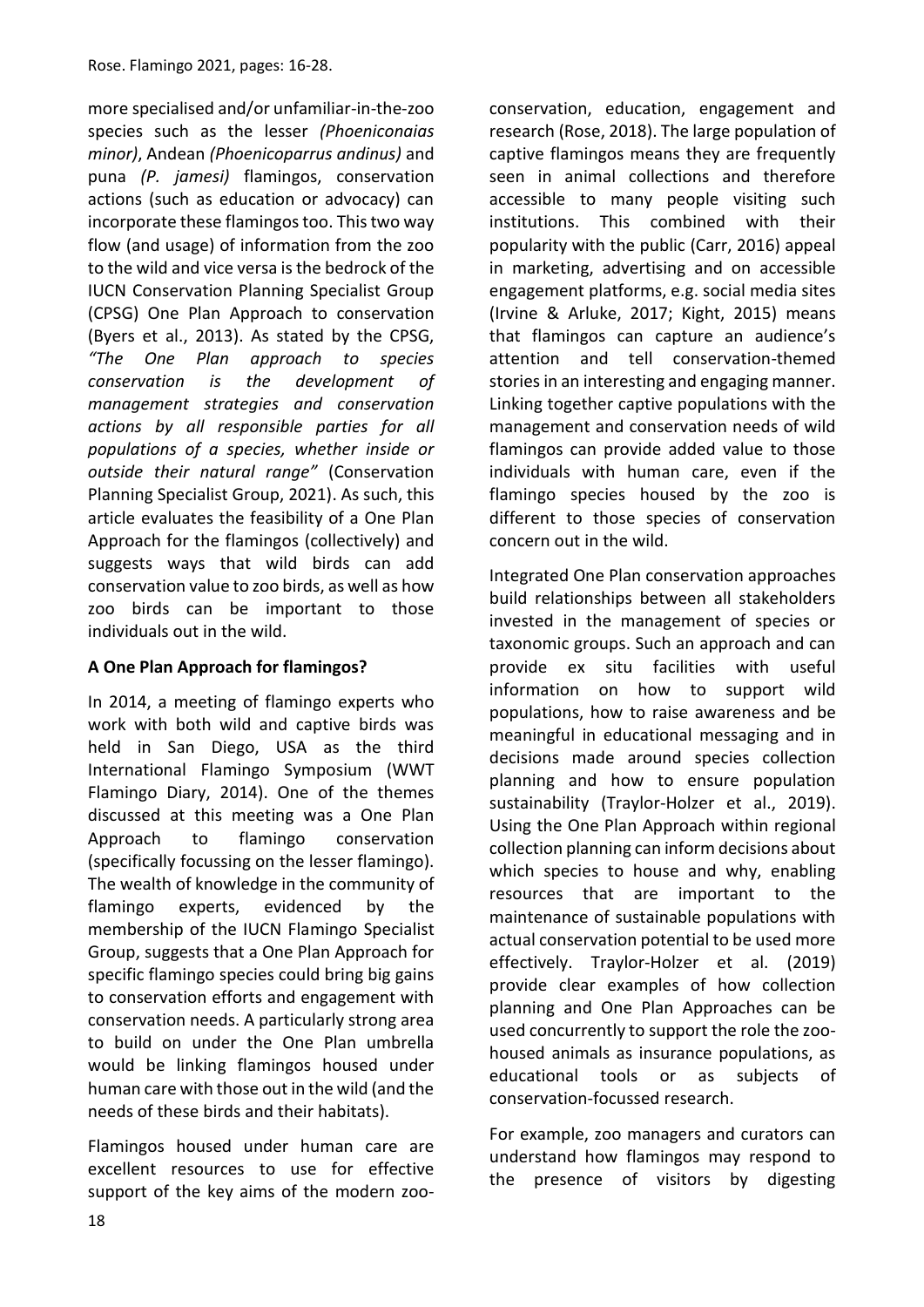Rose. Flamingo 2021, pages: 16-28.

information from the literature on the responses of free-living birds to human proximity. Study of wild flamingos suggests that free-living flamingos will display no alarm response to the presence of humans, if there at least a 50m distance between people and birds (Khaleghizadeh, 2010). When human visitors actively disturb the habitats of wild flamingos, there are negative consequences on the birds and this can be problematic for conservation efforts (Baldassarre & Arengo, 2000; Beauchamp & McNeil, 2003; Ugarte-Núñez & Mosaurieta-Echegaray, 2000; Yosef, 1997, 2000), Figure 1. Reviewing such information in conjunction with that collected from zoo birds provides a complete picture of what flamingos need and how to best provide their care. For example Rose et al. (2021) documented that visitor presence and sound, and the prevailing weather conditions, influence where zoo-housed flamingos are likely to be in their enclosure. The wild evidence presented here helps explain how to better manage ex situ populations by reducing any impacts of human presence on the flamingos (e.g. by providing refuge areas or spaces within a flamingo enclosure at least 50m away from all visitor areas so that birds can have a choice to retreat and feel comfortable). Likewise, ex situ flamingos can be used to measure long term influences on behaviour, welfare and reproductive output from human presence and these data be fed into management of wild flocks. Ensuring that reserves or wetland areas created for wild flamingos to breed in are free of pressures or adverse impacts that have been documented in the ex-situ birds will provide a direct conservation link between zoo flamingos and free-living birds.



*Figure 1: Caribbean flamingos deliberately disturbed by boats containing tourists to get a photographic spectacle negatively affects the birds' behaviour and may cause them to move out of a potentially viable habitat. Explanation of the behaviour of flamingos and their relationship with humans can be conducted with birds under human care (e.g. those in zoological collections) to raise awareness of such practices and hopefully reduce their occurrence if more people are educated about such negative impacts. Photo credit: A. Rae / Wikimedia Commons.*

Whilst greater, Caribbean and Chilean flamingos are the most likely to be observed in zoological collections, and greater, Caribbean and lesser flamingos may be easier to observe out in the wild by birdwatchers or ecotourists, this does not detract from the value of all flamingo species to the creation of a One Plan Approach and to the usefulness of such an approach to flamingo conservation action (Figure 2). These more common-to-thezoo or easily accessible species can be the ambassadors for the conservation needs of all flamingo species and Table 1 expands on the ways in which the more familiar species can promote flamingo conservation needs collectively as well as for the less familiar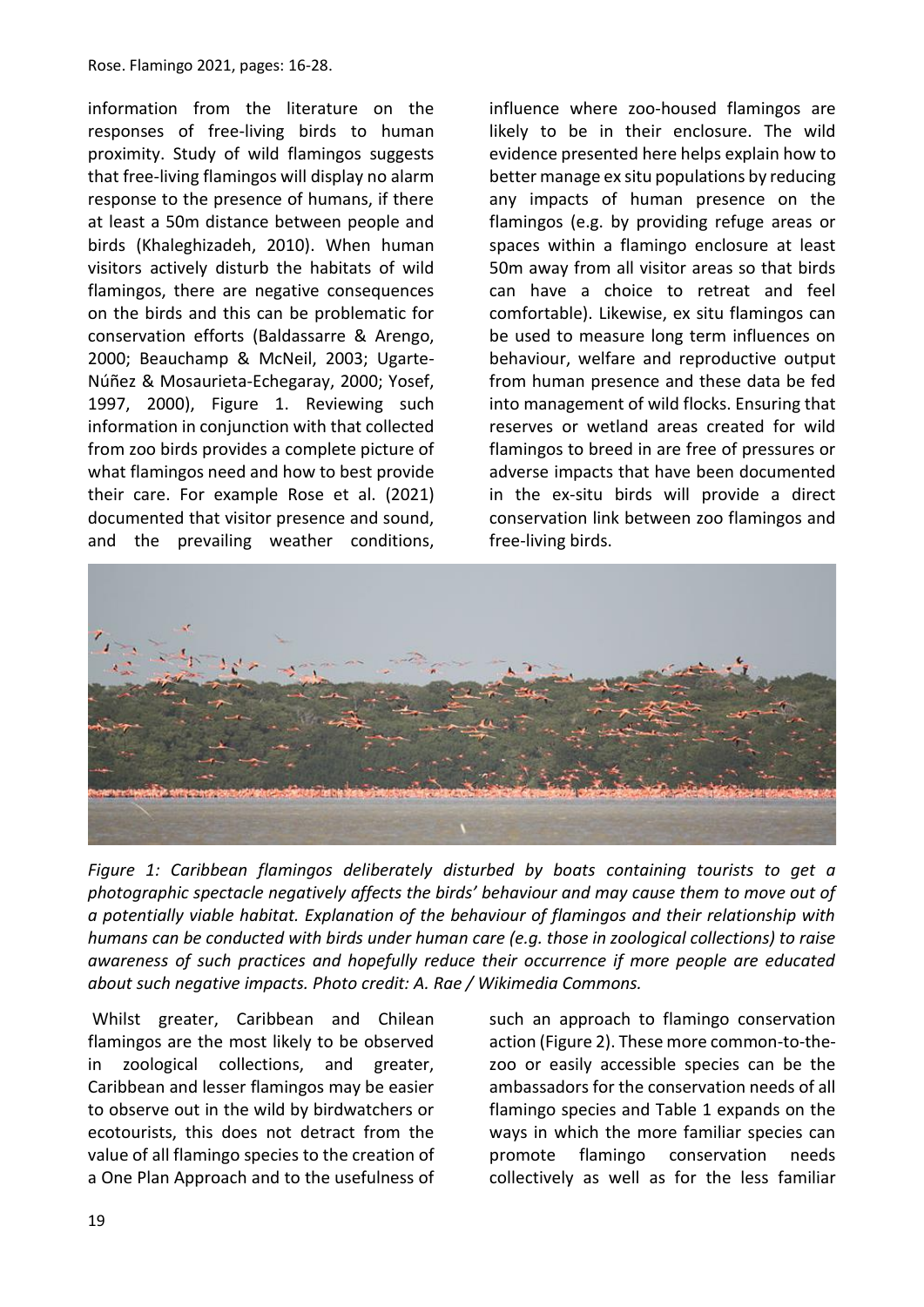species more specifically. Identification of the roles that non-threatened taxa, which are housed in zoological collections, can play towards conservation action for similar but threatened species provides valuable support for living collections (Kerr, 2021), further enhancing an integrated population management approach.



*Figure 2: Greater, Caribbean and Chilean flamingos (left to right, top row) are more common in ex situ populations and can tell the stories of the lesser, Andean and puna flamingos (left to right, bottom row) that may be less familiar due to a lesser presence in zoological collection. Greater and Caribbean flamingos are doing well in the wild and their presence in ex situ facilities can tell the conservation story and need for conservation action for the other four, near threatened/ threatened species.*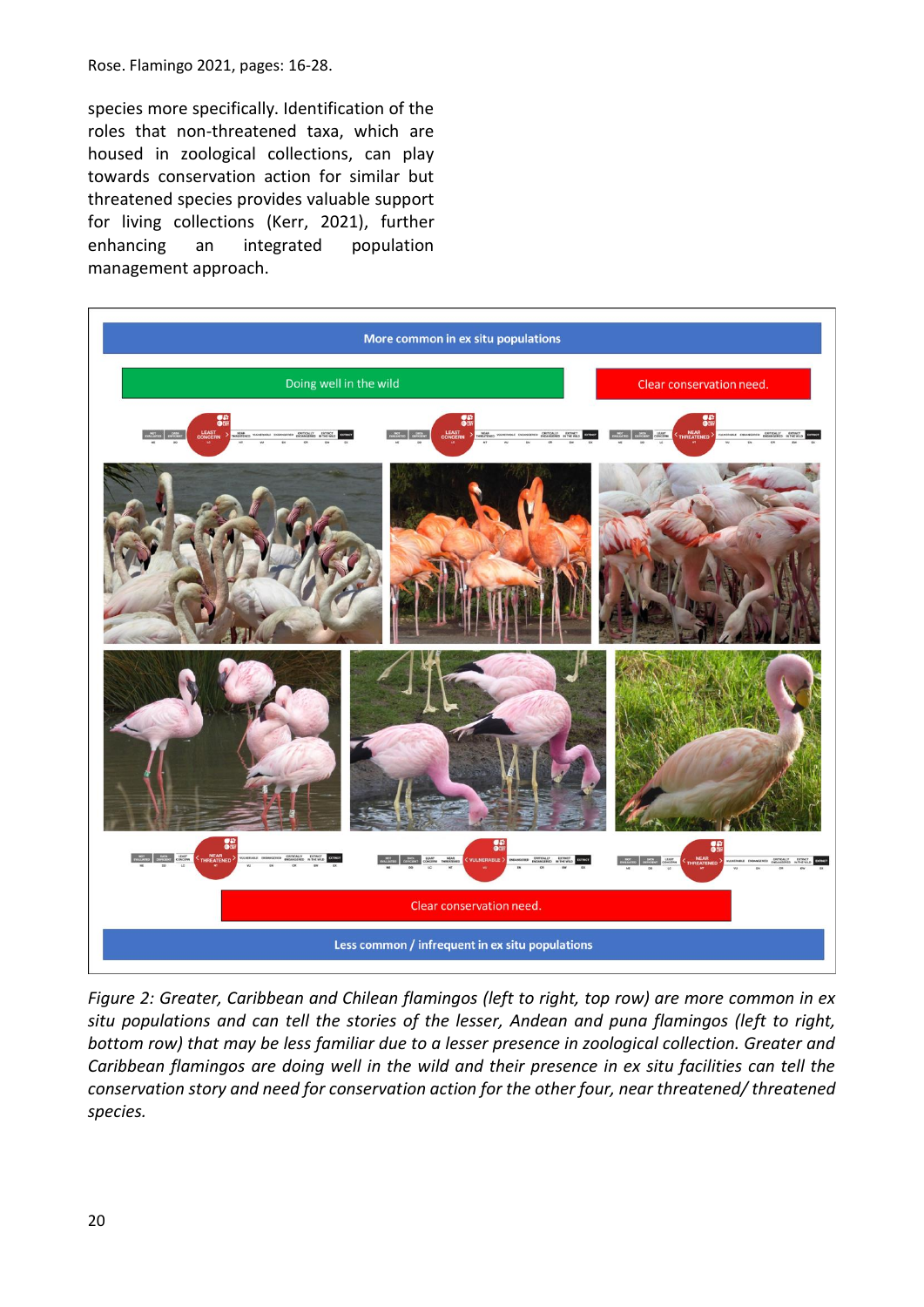*Table 1: How the species of flamingo commonly seen in ex situ populations can be used to support conservation efforts for less commonly seen species or those with a specific conservation need.* 

| <b>Common zoo species</b> | <b>Support for other flamingo species</b>                                                                                                            |  |  |
|---------------------------|------------------------------------------------------------------------------------------------------------------------------------------------------|--|--|
| Greater flamingo          | Sympatric with lesser flamingo $\rightarrow$ greater flamingos in the zoo can educate                                                                |  |  |
|                           | about the fragility of East African soda lakes and the unique environment of                                                                         |  |  |
|                           | the Rift Valley ecosystem.                                                                                                                           |  |  |
|                           |                                                                                                                                                      |  |  |
|                           | Close relative of the Chilean $\rightarrow$ greater flamingos can explain the                                                                        |  |  |
|                           | adaptations of flamingos to specific wetland habitats and how these are                                                                              |  |  |
|                           | easily threatened by human activities (e.g. loss of suitable habitat due to                                                                          |  |  |
|                           | industrial activities and human intrusion in the case of the Chilean flamingo).                                                                      |  |  |
|                           | Coping with human presence $\rightarrow$ Greater flamingos can cope with some                                                                        |  |  |
|                           | degree of human influence over their habitats (e.g. utilising salt extraction                                                                        |  |  |
|                           | lagoons in urbanised areas). This story is similar to the urban lesser                                                                               |  |  |
|                           | flamingos in India, feeding in mudflats exposed to sewage outlets, but                                                                               |  |  |
|                           | different to the South American flamingos that can be disturbed by                                                                                   |  |  |
|                           | industrial action around their wetland homes. Zoo-housed greater flamingos                                                                           |  |  |
|                           | can be used to explain why each flamingo species may cope differently with                                                                           |  |  |
|                           | human proximity and what can be done about this.                                                                                                     |  |  |
| Caribbean flamingo        | One of four flamingos found in the Americas $\rightarrow$ Caribbean flamingos can be                                                                 |  |  |
|                           | hitched to engagement opportunities linked to where flamingos live and                                                                               |  |  |
|                           | why different species have specific habitat requirements.                                                                                            |  |  |
|                           |                                                                                                                                                      |  |  |
|                           | Relationships with humans $\rightarrow$ Popular due to its very bright plumage,                                                                      |  |  |
|                           | captive Caribbean flamingo populations can be used to explain why                                                                                    |  |  |
|                           | ecotourism needs to be regulated (to reduce disturbance) and why                                                                                     |  |  |
|                           | sustainable captive flocks ensure birds are not taken out of the wild for<br>public display.                                                         |  |  |
|                           |                                                                                                                                                      |  |  |
|                           | Close relative of the greater and Chilean flamingo $\rightarrow$ Caribbean flamingos                                                                 |  |  |
|                           | can explain the relatedness between species and why specific differences in                                                                          |  |  |
|                           | flamingo behaviour, form and function occur (e.g. paler colours in the                                                                               |  |  |
|                           | greater flamingo and high altitude living in the Chilean flamingo).                                                                                  |  |  |
| Chilean flamingo          | Specialised species in South America $\rightarrow$ Chilean flamingos are near                                                                        |  |  |
|                           | threatened and have a declining population trend. Their conservation need                                                                            |  |  |
|                           | can be explained alongside that of the Andean and puna flamingos that                                                                                |  |  |
|                           | share the Chilean flamingo's habitats and are under similar pressures.                                                                               |  |  |
|                           |                                                                                                                                                      |  |  |
|                           | Sympatric with Andean and puna flamingos $\rightarrow$ Chilean flamingos are a more                                                                  |  |  |
|                           | generalised species regarding foraging niche and this story can be told with                                                                         |  |  |
|                           | images, diagrams and illustrations of the behaviour and anatomy of the<br>Andean and puna flamingos (with their specialised foraging strategies) and |  |  |
|                           | therefore why three species can live in the same wetlands.                                                                                           |  |  |
|                           |                                                                                                                                                      |  |  |
|                           | Monitoring and evaluation $\rightarrow$ Chilean flamingos can move across long                                                                       |  |  |
|                           | distances between feeding and breeding grounds. Explanation of their group                                                                           |  |  |
|                           | courtship display and how this regulates breeding attempts can also include                                                                          |  |  |
|                           | information on the movements and habitat needs of Andean and puna                                                                                    |  |  |
|                           | flamingos, and why, if there is limited habitat available for breeding,                                                                              |  |  |
|                           | populations will decline.                                                                                                                            |  |  |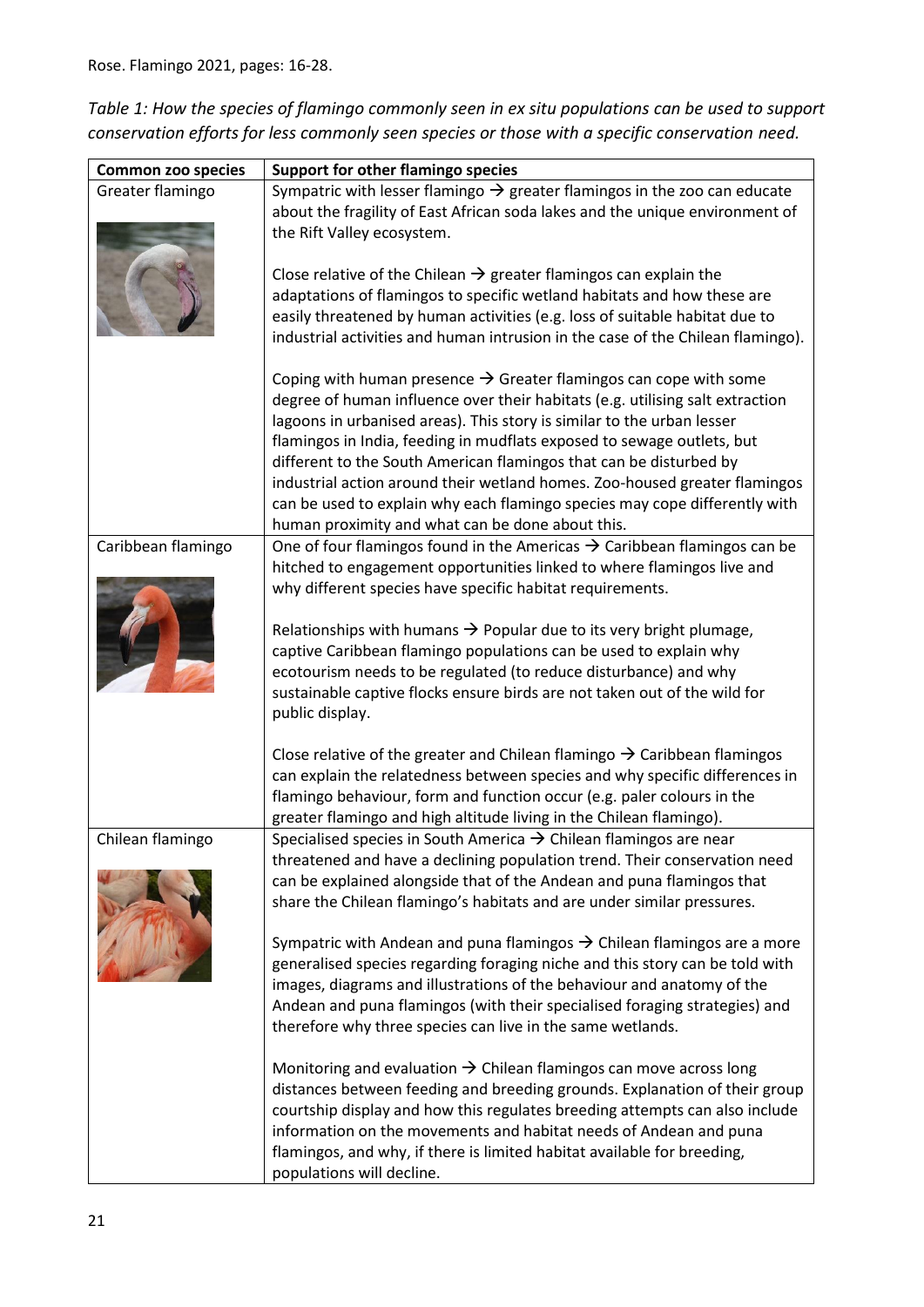# **What could a Flamingo One Plan Approach look like?**

Capacity for effective conservation action can be enabled by providing a platform for the wider dissemination of information and opportunities for knowledge acquisition, gaining of new skills, and sharing of good practice enhances animal care, including implementation of best practice (Melfi & Hosey, 2011; Rose et al., 2016). This could be the foundation of a flamingo One Plan Approach- encouraging zoos holding flamingos to partner with field-based conservation and management organisations to actively engage in development of conservation work that includes birds in all populations of that species (Figure 3).

Ideas for mutual conservation action that integrate zoo and wild flamingos could include:

- ‒ Skills training and sharing of information
- ‒ Shared information on monitoring techniques, marking, and catching birds
- Developing new technology, and trialling how such technology could work, to estimate where flamingos go and how often they move
- ‒ Capacity building within stakeholders
- ‒ Storytelling and wider outreach
- ‒ Engagement opportunities that directly involve the birds and their audiences
- ‒ Conservation action planning involving all experts and stakeholders
- ‒ Opportunities for research outputs to be used directly in conservation work
- ‒ Management of insurance populations
- Dissemination of knowledge and key information
- ‒ Evolution and evaluation of conservation planning and practical management
- ‒ Trialling habitat management techniques
- ‒ Collection planning and promotion of sustainable populations
- ‒ Exhibit and enclosure design to enhance natural behaviours
- ‒ Environmental enrichment and improving behavioural diversity in zoo-housed birds
- ‒ Collaborative management of insurance populations to increase viability and sustainability
- ‒ Animal welfare assessment and measurement to evaluate biologically relevant ex situ management regimes
- ‒ Advocacy on the part of ex situ facilities for in situ conservation needs.

Promoting conservation initiatives at the habitat level is crucial to species-level conservation, both for flagship species as well as for other threatened taxa within the same range (IUCN, 2017). Protection of wetland systems that are important to flamingos ensures the survival of other species within the habitat too, ensuring the continued functioning of the ecosystem and the services that it provides. Providing explanation and educational messaging that link the species to its habitat is crucial for long-term survival of wild places, by raising awareness of the role that healthy ecosystems play to the conservation of biodiversity as well as to the survival of human populations.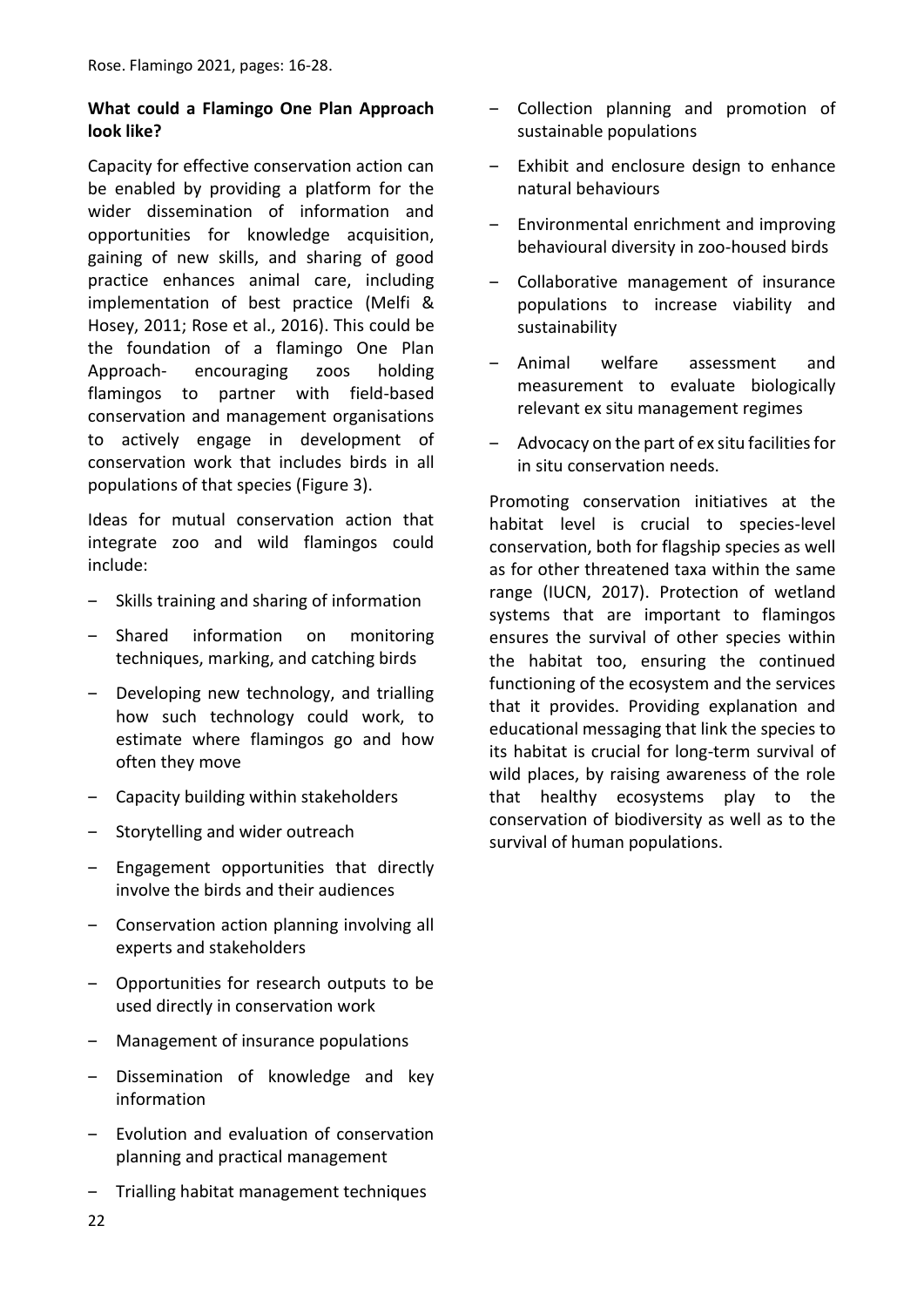

*Figure 3: The key principles of the One Plan Approach, adapted from AWCSG (2021) and Rose (2021) showing how integration of all individuals in all populations, wherever they are globally, can result in effective conservation outputs. Promoting wild birds by using zoo-housed birds and gathering data from the wild to inform management of insurance populations under human care (for example) provide added value to all flamingos.*

Organisations actively involved in flamingo conservation that have links between multiple stakeholders and experts from different areas of flamingo management are already apparent. These links have led to the collection of data, or the monitoring and tracking of flamingo movements, or the implementation of research programmes, or public engagement events that all support flamingo conservation efforts, including:

Association of Zoos and Aquariums (AZA) Saving Animals From Extinction (SAFE) Andean Highland Flamingo programme. [https://www.aza.org/safe](https://www.aza.org/safe-species#andeanhighlandflamingo)[species#andeanhighlandflamingo](https://www.aza.org/safe-species#andeanhighlandflamingo)

American Museum of Natural History, Developing a regional conservation strategy for flamingos in the Americas. [https://www.amnh.org/research/center-for-](https://www.amnh.org/research/center-for-biodiversity--conservation/research-and-conservation/biodiversity-exploration-and-monitoring/flamingos-in-the-americas)

[biodiversity--conservation/research-and-](https://www.amnh.org/research/center-for-biodiversity--conservation/research-and-conservation/biodiversity-exploration-and-monitoring/flamingos-in-the-americas)

[conservation/biodiversity-exploration-and](https://www.amnh.org/research/center-for-biodiversity--conservation/research-and-conservation/biodiversity-exploration-and-monitoring/flamingos-in-the-americas)[monitoring/flamingos-in-the-americas](https://www.amnh.org/research/center-for-biodiversity--conservation/research-and-conservation/biodiversity-exploration-and-monitoring/flamingos-in-the-americas)

BirdLife South Africa lesser flamingo conservation work.

[https://www.birdlife.org.za/what-we](https://www.birdlife.org.za/what-we-do/landscape-conservation/what-we-do/wetlands-grasslands/lesser-flamingo/)[do/landscape-conservation/what-we](https://www.birdlife.org.za/what-we-do/landscape-conservation/what-we-do/wetlands-grasslands/lesser-flamingo/)[do/wetlands-grasslands/lesser-flamingo/](https://www.birdlife.org.za/what-we-do/landscape-conservation/what-we-do/wetlands-grasslands/lesser-flamingo/) 

El Grupo de Conservación Flamencos Altoandinos (GCFA) Red Flamingos conservation work. <http://www.redflamencos-gcfa.org/gcfa.html>

Public engagement works, research outputs and data generated from such organisations and institutions is vitally important to the continued implementation and evaluation of field-based conservation action across flamingo range states, as well as to the development and rationalisation of husbandry and management programmes for insurance populations of flamingos in ex situ facilities.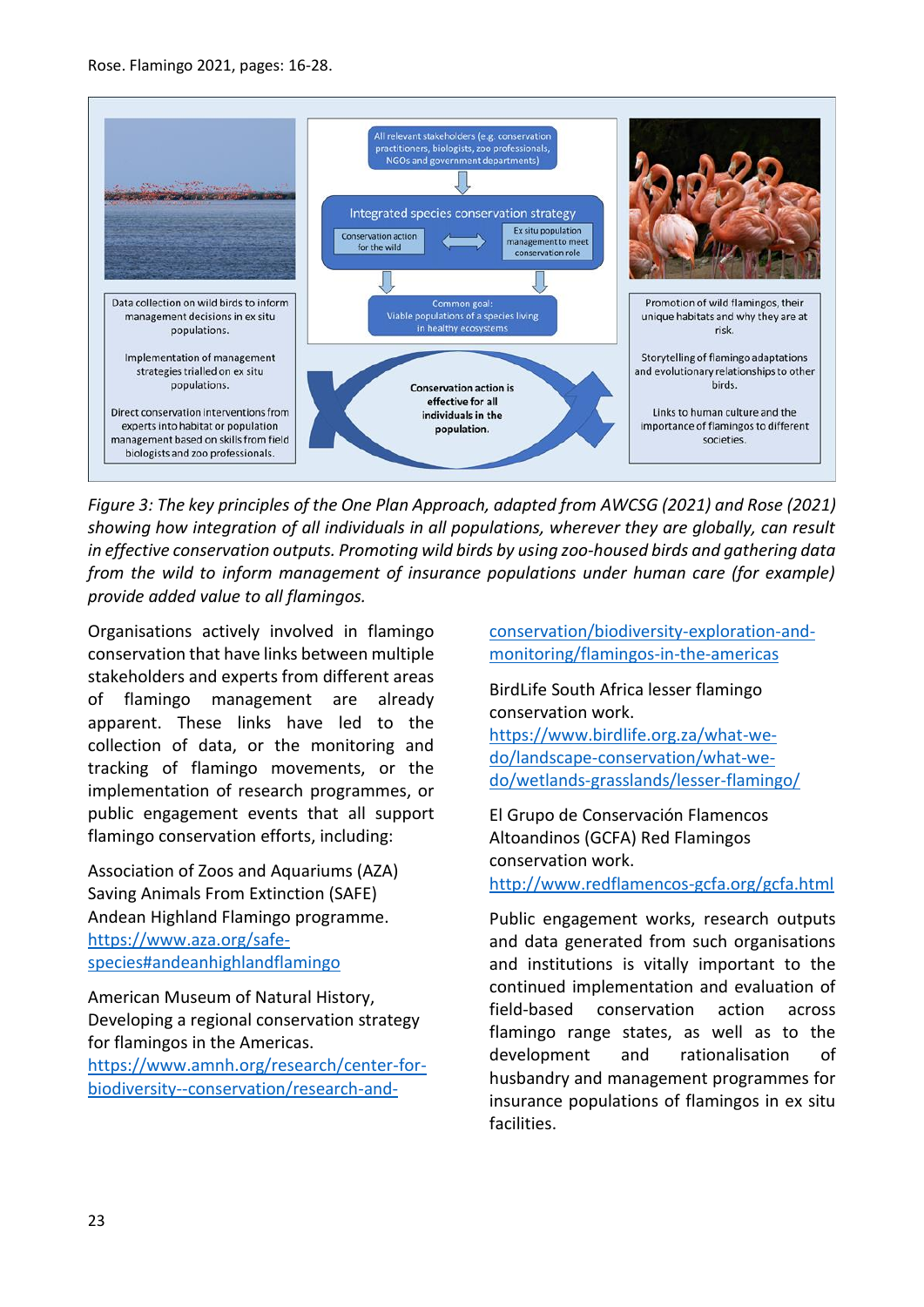| <b>Flamingo species</b> | <b>State in the wild</b>                                                                                                                                                                                                                                                                                                                                             | <b>One Plan integrated ideas</b>                                                                                                                                                                                                                                                                                                                                                                                                                                                                                                                            |
|-------------------------|----------------------------------------------------------------------------------------------------------------------------------------------------------------------------------------------------------------------------------------------------------------------------------------------------------------------------------------------------------------------|-------------------------------------------------------------------------------------------------------------------------------------------------------------------------------------------------------------------------------------------------------------------------------------------------------------------------------------------------------------------------------------------------------------------------------------------------------------------------------------------------------------------------------------------------------------|
| Greater flamingo        | Least Concern.<br>Increasing wild population.<br>Increasing number of birds in ex situ<br>populations.<br>Can be disturbed in breeding colonies<br>due to tourist activities.<br>Suffers from illegal shooting on<br>flyways (e.g. Malta) when travelling<br>between breeding and wintering<br>grounds.<br>Human-animal conflict when foraging<br>in flooded fields. | Engagement opportunities with<br>visitors.<br>Strong research potential due to large<br>captive population (e.g. for answering<br>questions pertinent to conservation<br>needs for free-living flamingos).<br>Viable insurance population as breeds<br>readily in the zoo.<br>Data collection to test management<br>plans or ways to implement best<br>practice care.<br>Explain the conflicts that can arise<br>between humans and flamingos and<br>how habitat management can reduce<br>this.                                                             |
| Caribbean flamingo      | Least Concern.<br>Increasing wild population.<br>Increasing number of birds in ex situ<br>populations.<br>Extreme weather events (e.g. tropical<br>storms and hurricanes) can destroy<br>colonies and kill/injury adult birds.<br>Disturbance to nesting areas can<br>cause flamingos to desert their eggs.                                                          | Similar ideas as per the greater<br>flamingo.<br>Visual spectacle (e.g. bright colour)<br>lends itself to public engagement.<br>Important ex situ role as insurance<br>population to reduce pressures on<br>wild birds for collection for the animal<br>trade.<br>Collaboration between zoological<br>organisations to ensure species is<br>managed sustainably in ex situ<br>facilities.<br>Promote links to countries where this<br>species is the National Bird (e.g.<br>Bahamas).                                                                       |
| Chilean flamingo        | Near threatened in the wild.<br>Potential further decreasing in habitat<br>range due to climatic change and<br>human activity.<br>Hunting, human disturbance and<br>pollution can reduce habitat quality<br>and suitable areas for breeding.                                                                                                                         | Direct management of ex situ<br>populations to provide safety net as a<br>prevention of extinction.<br>Story telling about the specialist<br>nature of high mountain flamingos<br>(promoting the conservation needs of<br>the Andean and puna flamingo).<br>Managed breeding programme<br>between zoos to ensure long term<br>population viability and sustainability.<br>Mixed species display with other<br>South America wetland species from<br>the same high mountain wetlands to<br>exhibit the diversity and specialism of<br>life in such wetlands. |
| Andean flamingo         | Vulnerable.<br>Probable declining population trend<br>but tricky to accurately assess<br>population number. Further<br>population declines may be caused by                                                                                                                                                                                                          | The threats to this species from<br>climatic change as well as from human<br>pressures (such as hunting, egg<br>collection and mining activities) can be                                                                                                                                                                                                                                                                                                                                                                                                    |

| Table 2: Ideas for integrated conservation for each flamingo species |  |  |
|----------------------------------------------------------------------|--|--|
|----------------------------------------------------------------------|--|--|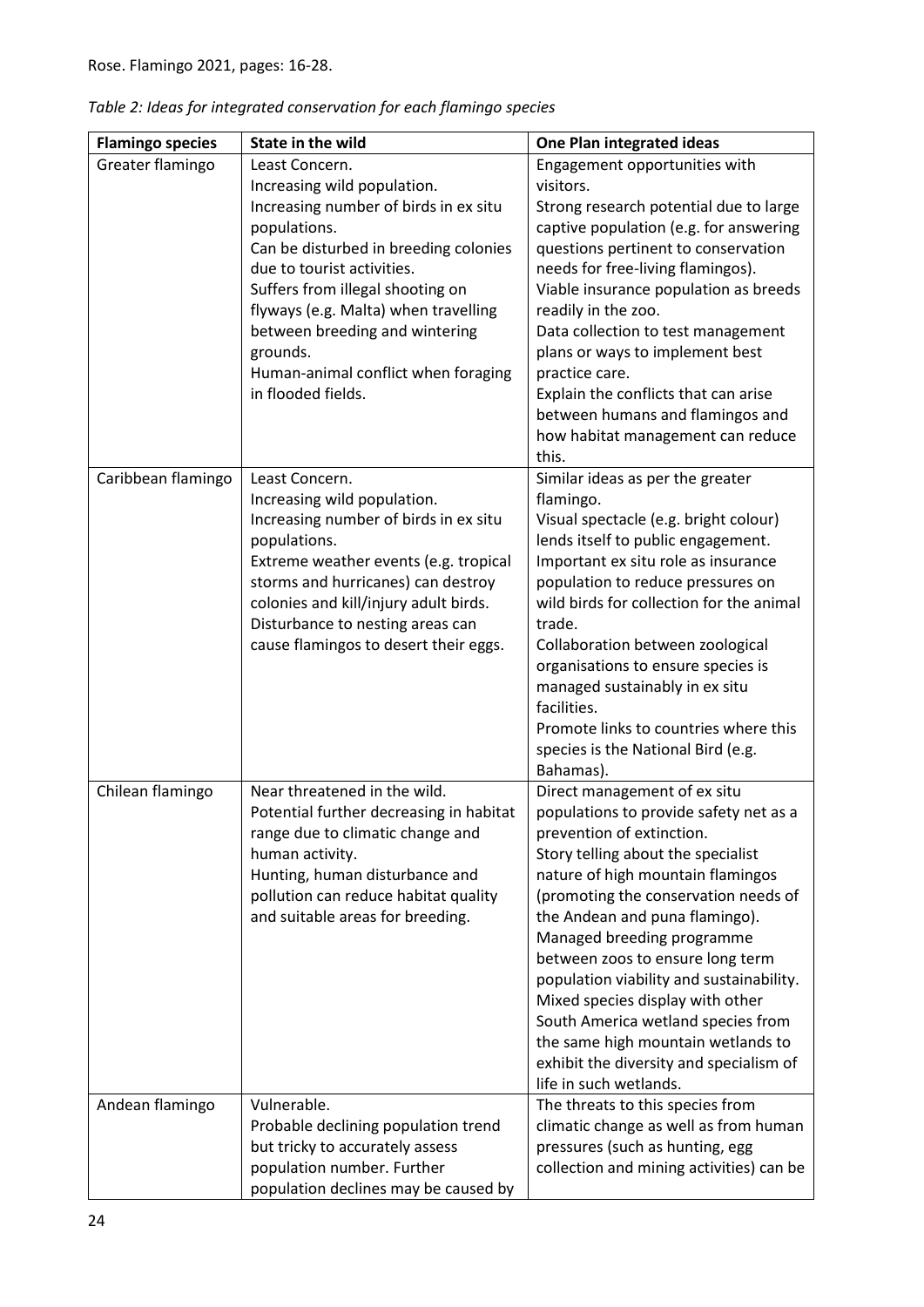|                 | human activities (e.g. lithium mining)<br>and climatic change.                                                                                                                                                                                                                                                                                                                                                                                                                                                                                                                                        | told by captive populations of Chilean<br>flamingos.<br>Interpretation of the unique features<br>of the Andean flamingo (three toes,<br>varied colouration) can be compared<br>to the features of other flamingos to<br>show how each flamingo species is<br>unique.                                                                                                                                                                                                                                                                                                                                                                                                                                                       |
|-----------------|-------------------------------------------------------------------------------------------------------------------------------------------------------------------------------------------------------------------------------------------------------------------------------------------------------------------------------------------------------------------------------------------------------------------------------------------------------------------------------------------------------------------------------------------------------------------------------------------------------|----------------------------------------------------------------------------------------------------------------------------------------------------------------------------------------------------------------------------------------------------------------------------------------------------------------------------------------------------------------------------------------------------------------------------------------------------------------------------------------------------------------------------------------------------------------------------------------------------------------------------------------------------------------------------------------------------------------------------|
| Puna flamingo   | Near Threatened.<br>The current stable population<br>prediction may mask future declines<br>caused by long generation time of the<br>birds (past poor reproductive output<br>may be hidden by long lifespan of<br>birds). Difficult to accurately estimate<br>overall population number.                                                                                                                                                                                                                                                                                                              | Similar suggestions as per Andean<br>flamingo-Chilean flamingo links.<br>Habitat needs and population threats<br>can be explained using the Chilean<br>flamingo.<br>Deep-keeled bill for collecting<br>microscopic aquatic material similar to<br>the lesser flamingo and zoos that hold<br>lesser flamingos can promote the<br>adaptations of the puna flamingo.<br>Comparison of the three South<br>American species can be explained via<br>interpretation at Chilean flamingo<br>enclosures to show how and why the<br>three South American flamingos live<br>together.                                                                                                                                                |
| Lesser flamingo | Near Threatened.<br>Although the wild population numbers<br>millions of birds, their dependence on<br>a handful of wetland sites makes them<br>very susceptible to habitat<br>degradation and anthropogenic<br>impacts.<br>Mass die-offs of birds and birds<br>recovered in poor body condition are<br>linked to decline in the quality of food<br>items in East African soda lakes.<br>Potential reduced habitat availability<br>of lesser flamingos in and around<br>Indian cities.<br>Predation or attacks on birds by feral<br>/stray dogs is a problem in some parts<br>of the flamingo's range. | Populations are managed ex situ but<br>poor reproductive outputs. Encourage<br>closer collaboration with zoological<br>institutions to combine flocks to<br>increase numbers of (potentially)<br>breeding birds.<br>Work on best practice guidelines for<br>lesser flamingo husbandry to improve<br>quality of care across ex situ facilities.<br>Build wild evidence into husbandry<br>regimes and housing facilities.<br>Explain the story of other specialised<br>flamingos from specialised wetlands<br>(e.g. puna flamingo) with zoo-housed<br>lesser flamingos.<br>Compare the lesser flamingo with the<br>greater flamingo to explain why these<br>two species can live in the same<br>habitat without competition. |

Table 2 provides examples of how a One Plan Approach could include a specific flamingo species directly (e.g. key conservation outcomes generated by these birds) as well as example of soft conservation action or engagement- using one flamingo species to highlight the needs of others. Educational and

engagement resources for zoos holding flamingos can be centred around comparisons and contrasts between species, to explain to visitors why each of the six flamingo species are so unique. Monitoring and counting of individual flamingos in groups, to estimate population sizes, developed for one species in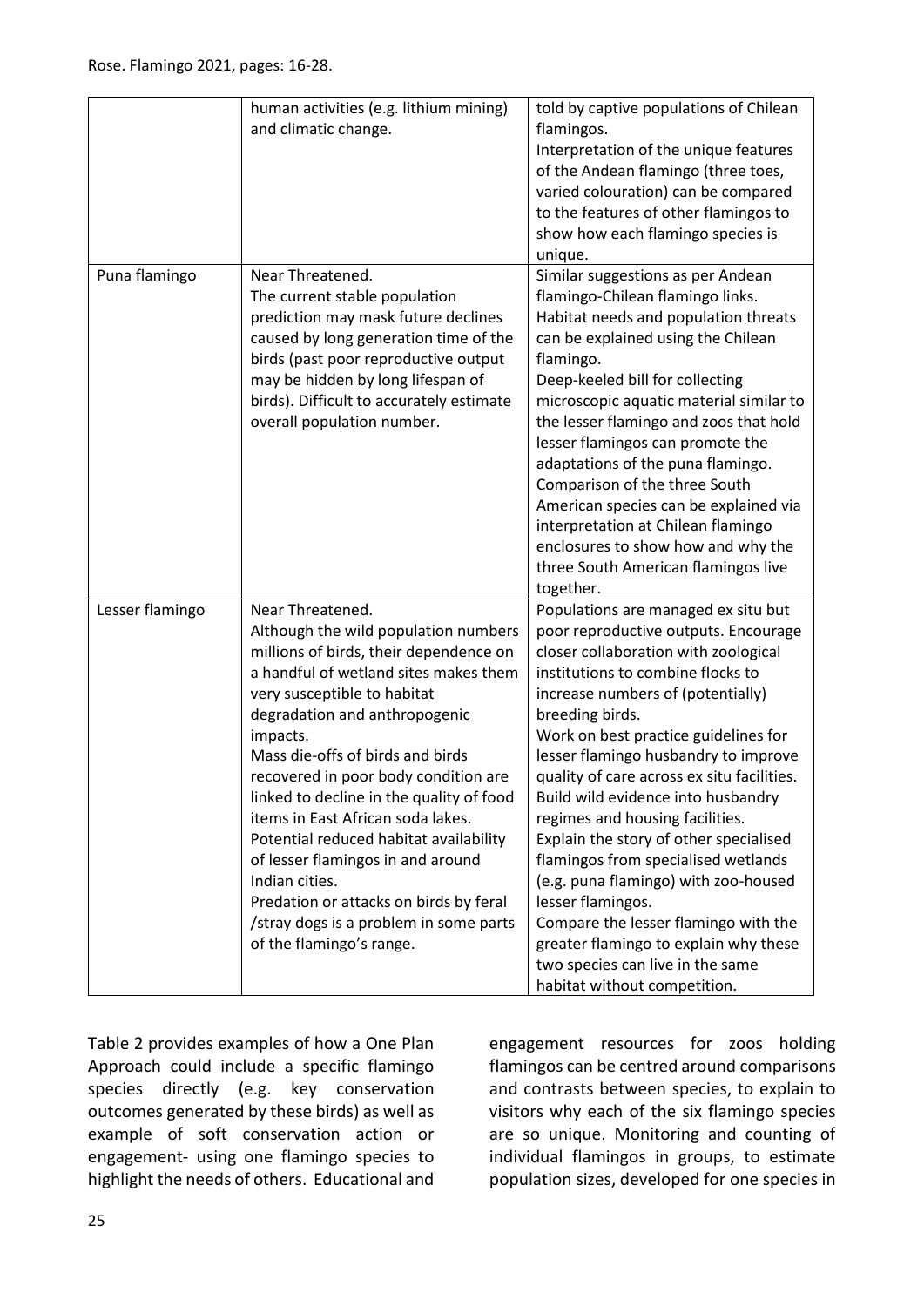Rose. Flamingo 2021, pages: 16-28.

one habitat are useful to use for other flamingo species in similar habitats (where challenges of accurately counting the numbers of birds in a flock may be the same). Similarly, expertise in flamingo catching and banding can be shared between organisations to help mark and monitor individuals to find out their movement patterns and preferred ways of utilising wetland areas. Development of remote technology, e.g. harnesses for the fitting of GPS software, can be conducted based on partnerships between field-based organisations and zoological institutions, and the testing and trialling of such technology on captive flamingos enables refinement of equipment before it is used on wild birds. The use of zoo-housed birds also allows for calibration of remote data collection

equipment and the comparison of behaviour patterns between ex situ and in situ individuals (Nuijten et al., 2020). These data can help inform changes to management practices to further support conservation goals.

Rational decision-making procedures (Figure 4) can help identify which challenges are most in need of attention and how a collective effort (involving all or some parties or populations of animals) can be most useful in meeting this challenge. For example, Figure 4 provides ideas for deciphering poor breeding success in lesser flamingos in ex situ flocks as the wild status of this species suggests effective zoo-based conservation efforts may be beneficial in the long term.



*Figure 4: Taken from Rose (2021), a rational decision making process (Lumen Learning, 2021) for conservation action based on the needs of wild and captive flamingos to promote best practice. Identification of a specific problem or challenge that needs to be resolved as it may be a barrier to effective conservation work is the first step. Establishing decision criteria and ranking these criteria based on their importance to solving the challenge, considering options to meet the challenge, evaluating these options and then implementing the best options to support conservation action can work for specific flamingo species or for general challenges to all six species.* 

#### **Conclusions**

The One Plan Approach to conservation aims to reduce the boundaries that may be present (physically and psychologically) when the terms *in situ* conservation and *ex situ* conservation are used. i.e. Conservation is only taking place in the wild and this is separate from the zoo, and zoo-based conservation is different to that needed for wild populations. The strong presence of flamingos in zoos, their wide appeal with visitors and the public, the experience that avicultural experts and conservationists have with their management and care, and our knowledge of their habitat needs and ecological niches in the wild would seem like solid foundations for species-level One Plan Approaches to be created.

Consideration of how useful all individuals within a population are to conservation action (e.g. direct conservation action such as augmenting wild populations, conservation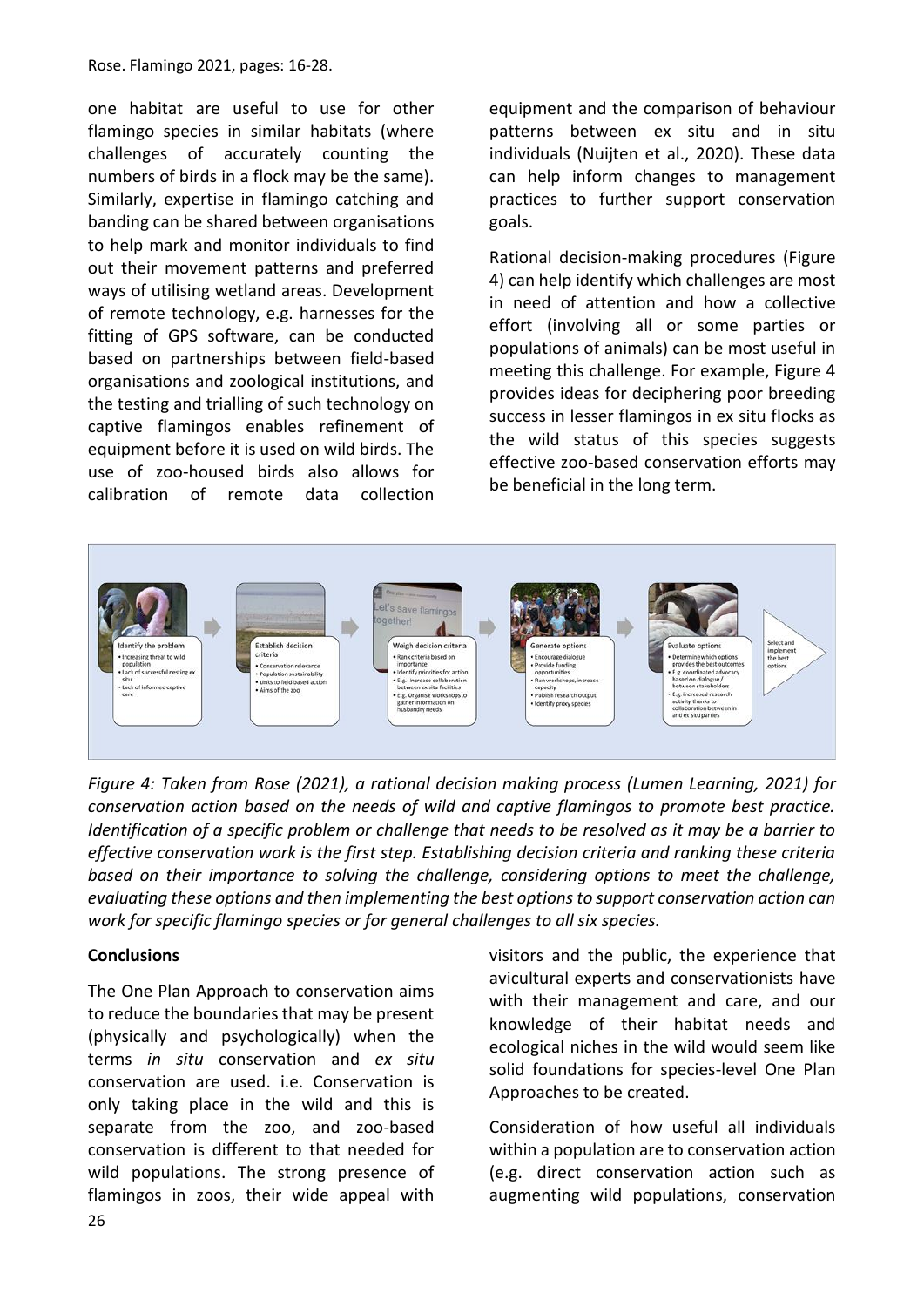breeding programmes or habitat restoration and management or "soft" conservation, such as advocacy and engagement, educational outputs and ambassador species within a regional collection plan) is important to the development of a One Plan Approach to conservation for the various flamingo species.

# **References**

AWCSG. (2021). Mission, objectives and approach. IUCN Asian Wild Cattle Specialist Group,

[https://www.asianwildcattle.org/mission](https://www.asianwildcattle.org/mission-objectives--approach.html)[objectives--approach.html](https://www.asianwildcattle.org/mission-objectives--approach.html)

Baldassarre, G. A. & Arengo, F. (2000). A review of the ecology and conservation of Caribbean flamingos in Yucatan, Mexico. *Waterbirds: The International Journal of Waterbird Biology, 23*, 70-79.

Beauchamp, G. & McNeil, R. (2003). Vigilance in greater flamingos foraging at night. *Ethology, 109*(6), 511-520.

BirdLife International. (2016). Phoenicoparrus jamesi The IUCN Red List of Threatened Species 2016: e.T22697398A93612106, [http://dx.doi.org/10.2305/IUCN.UK.2016-](http://dx.doi.org/10.2305/IUCN.UK.2016-3.RLTS.T22697398A93612106.en) [3.RLTS.T22697398A93612106.en](http://dx.doi.org/10.2305/IUCN.UK.2016-3.RLTS.T22697398A93612106.en)

BirdLife International. (2018). Phoeniconaias minor. The IUCN Red List of Threatened Species 2018: e.T22697369A129912906, [http://dx.doi.org/10.2305/IUCN.UK.2018-](http://dx.doi.org/10.2305/IUCN.UK.2018-2.RLTS.T22697369A129912906.en) [2.RLTS.T22697369A129912906.en](http://dx.doi.org/10.2305/IUCN.UK.2018-2.RLTS.T22697369A129912906.en)

BirdLife International. (2020). Phoenicoparrus andinus. The IUCN Red List of Threatened Species 2020: e.T22697387A182422217, [https://dx.doi.org/10.2305/IUCN.UK.2020-](https://dx.doi.org/10.2305/IUCN.UK.2020-3.RLTS.T22697387A182422217.en) [3.RLTS.T22697387A182422217.en](https://dx.doi.org/10.2305/IUCN.UK.2020-3.RLTS.T22697387A182422217.en)

Byers, O., Lees, C. M., Wilcken, J. & Schwitzer, C. (2013). The One Plan Approach: The philosophy and implementation of CBSG's approach to integrated species conservation planning. *WAZA Magazine, 14*, 2-5.

Carr, N. (2016). An analysis of zoo visitors' favourite and least favourite animals.

*Tourism Management Perspectives, 20*, 70- 76.

Conservation Planning Specialist Group. (2021). The One Plan Approach to conservation. IUCN SSC Conservation Planning Specialist Group,

[https://www.cpsg.org/our-approach/one](https://www.cpsg.org/our-approach/one-plan-approach-conservation)[plan-approach-conservation](https://www.cpsg.org/our-approach/one-plan-approach-conservation)

Irvine, L. & Arluke, A. (2017). Flamingos and gender ideology in advertising. In M. Anderson (Ed.), *Flamingos: Behavior, biology, and relationship with humans* (pp. 277-295). Hauppauge, USA: Nova Science.

IUCN. (2017). Protecting a web of life IUCN, [https://digital.iucn.org/species/protecting-a](https://digital.iucn.org/species/protecting-a-web-of-life/)[web-of-life/](https://digital.iucn.org/species/protecting-a-web-of-life/)

IUCN. (2021). The IUCN Red List of Threatened Species, version 2021-2022 International Union for the Conservation of Nature,<https://www.iucnredlist.org/>

Kerr, K. C. R. (2021). Zoo animals as "proxy species" for threatened sister taxa: Defining a novel form of species surrogacy. *Zoo Biology, 40*(1), 65-75.

Khaleghizadeh, A. (2010). Diurnal behaviour of the greater flamingo Phoenicopterus roseus during a tidal cycle on the Bandar Abbas coast, Persian Gulf. *Podoces, 5*(2), 107- 111.

Kight, C. R. (2015). *Flamingo*. London, UK: Reaktion Books.

Lumen Learning. (2021). Rational decision making vs. other types of decision making. Lumen Learning,

[https://courses.lumenlearning.com/wm](https://courses.lumenlearning.com/wm-principlesofmanagement/chapter/rational-decision-making-vs-other-types-of-decision-making/)[principlesofmanagement/chapter/rational](https://courses.lumenlearning.com/wm-principlesofmanagement/chapter/rational-decision-making-vs-other-types-of-decision-making/)[decision-making-vs-other-types-of-decision](https://courses.lumenlearning.com/wm-principlesofmanagement/chapter/rational-decision-making-vs-other-types-of-decision-making/)[making/](https://courses.lumenlearning.com/wm-principlesofmanagement/chapter/rational-decision-making-vs-other-types-of-decision-making/)

Melfi, V. A. & Hosey, G. (2011). Capacity building for better animal welfare. *International Zoo Yearbook, 45*(1), 274-281.

Mooney, A. (2021). *The value of ex situ collections for global biodiversity*